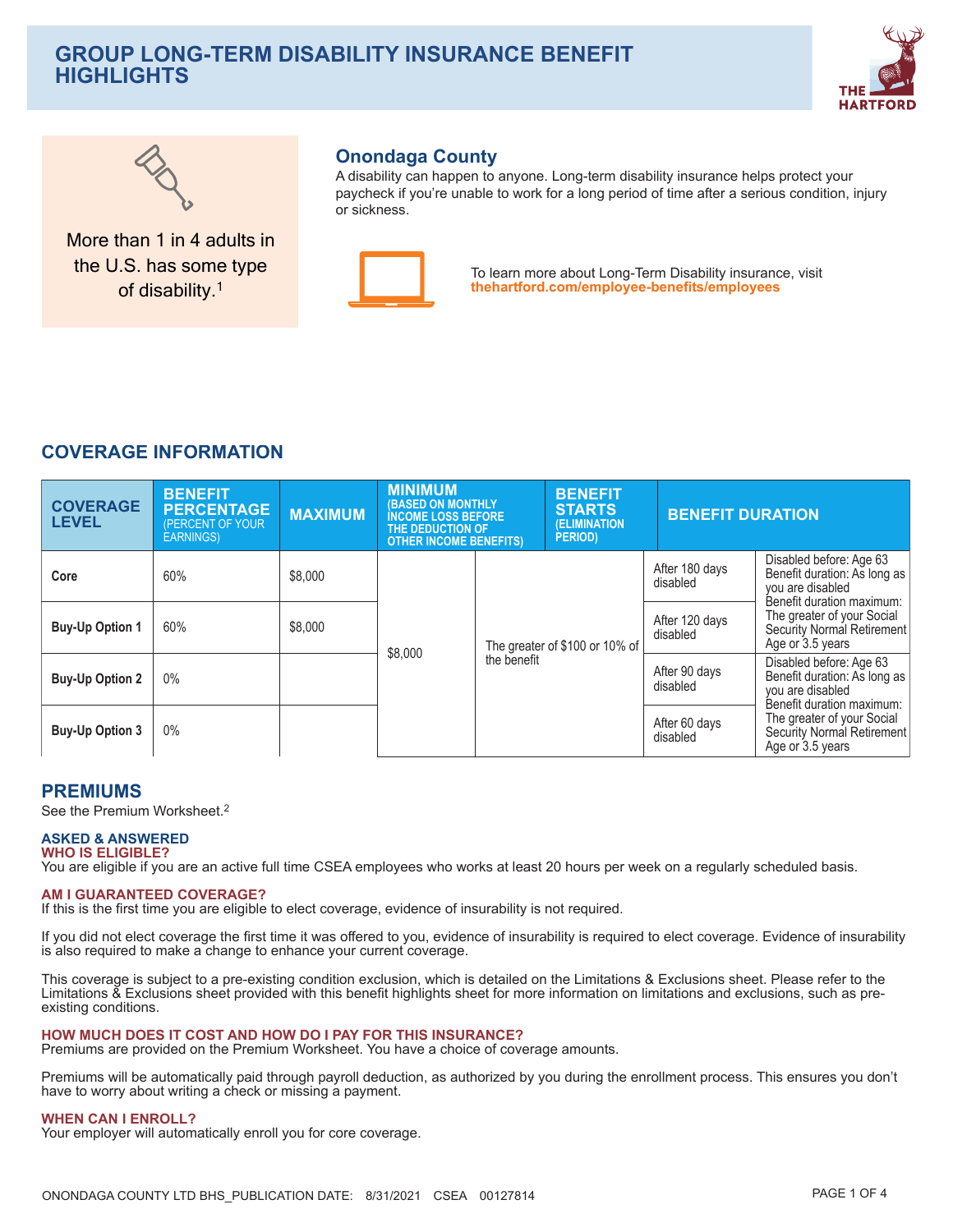You may enroll in buy-up coverage during any scheduled enrollment period, or within 31 days of the date you have a change in family status.

#### **WHEN DOES THIS INSURANCE BEGIN?**

Insurance will become effective in accordance with the terms of the certificate (usually the first day of the month following the date you elect coverage).

You must be actively at work with your employer on the day your coverage takes effect.

#### **WHEN DOES THIS INSURANCE END?**

This insurance will end when you no longer satisfy the applicable eligibility conditions, premium is unpaid, you leave your employer, or the coverage is no longer offered.

#### **WHAT DOES IT MEAN TO BE DISABLED?**

Disability is defined in The Hartford's certificate with your employer.

Typically, disability means that you cannot perform one or more of the essential duties of your occupation due to injury, sickness, pregnancy or other medical condition covered by the insurance, and as a result, your current monthly earnings are less than 80% of your pre-disability earnings

Pre-disability earnings is your regular monthly rate of pay, not counting commissions, bonuses, overtime pay or any other fringe benefit or extra compensation.

<sup>1</sup>Center for Disease Control and Prevention "Disability Impacts All of Us," September 2020: https://www.cdc.gov/ncbddd/disabilityandhealth/infographic-disability-impacts-all.html, as viewed on 10/14/2020

<sup>2</sup>Rates and/or benefits may be changed on a class basis.

#### The Buck's Got Your Back.<sup>®</sup>

The Buck SUC TOUT BACK."<br>The Hartford SUC TOUT BACK."<br>Hartford, CT. All benefits are subject to the terms and conditions of the policy. Policies underwritten by the underwriting company listed above detail exclusions, limi 2020 The Hartford.

the Hartford compensates both internal and external producers, as well as others, for the sale and service of our products. For additional information regarding Hartford's<br>compensation practices, please review our website equivalent.

5962d NS 05/21